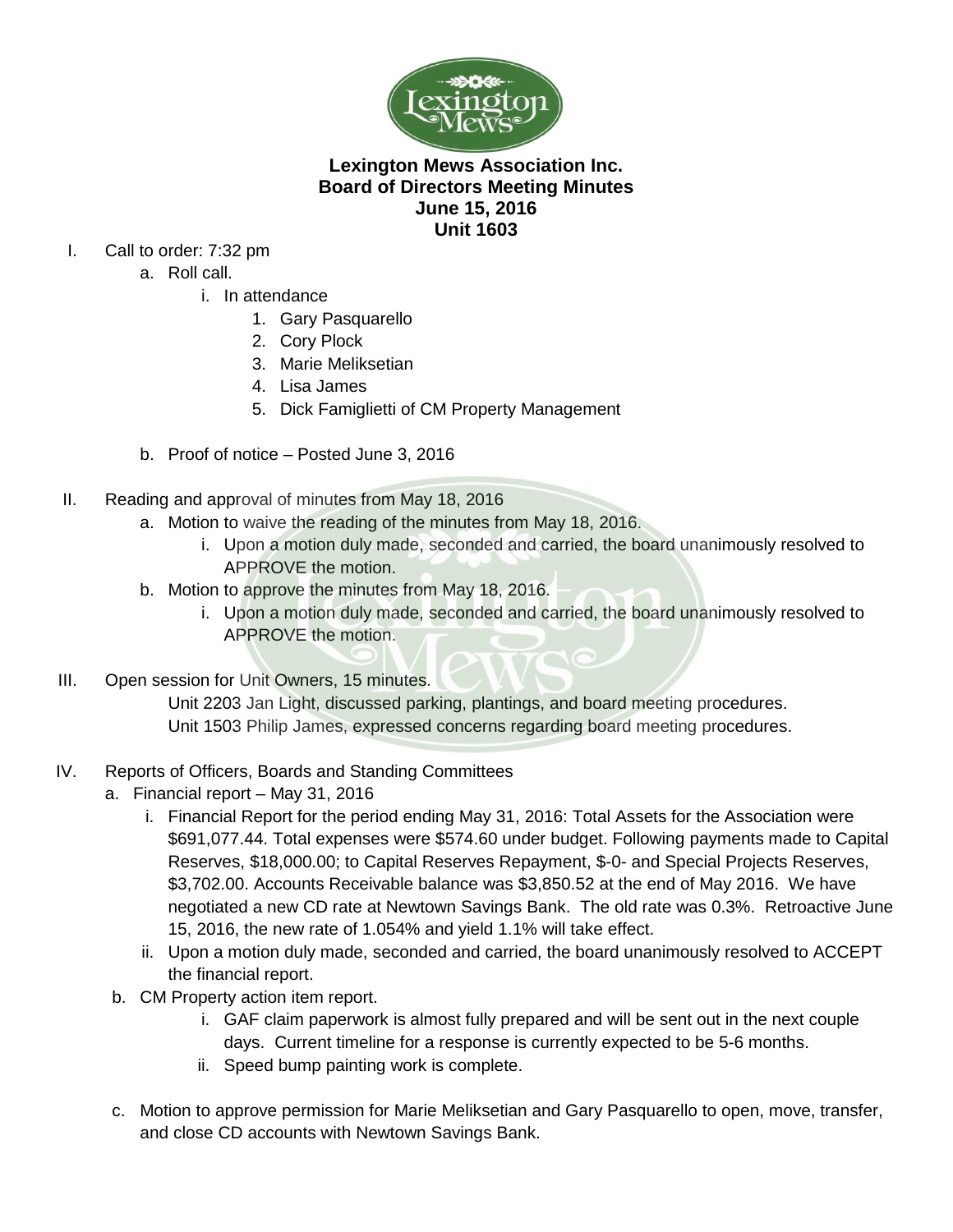- i. Upon a motion duly made, seconded and carried, the board unanimously resolved to APPROVE said permission.
- V. Reports of Special Committees: NONE
- VI. Special Orders:
	- a. Motion to approve financial transactions.
		- i. None
- VII. Unfinished Business and General Orders
	- a. Discussion concerning outstanding CM Property work orders.
		- i. WO #1701 Hornet nest extermination work for unit 1603 incorrectly billed to the unit owner. Association responsibility.
		- ii. WO # 1700, 1709 completed
		- iii. WO # 1702 repair pool gate, improperly closing. Work in progress.
		- iv. WO # 1705 netting around the tennis court. Delay due to difficulties finding the materials.
		- v. Walk-around items in progress.
	- b. Discussion concerning results of the walkthrough inspection.
		- i. Already discussed above. Only unresolved item pertains to camera installations. Will be addressed separately.

## VIII. New Business

- a. Motion to pave pool parking lot and road.
	- i. Still awaiting the report from Falcon Group concerning scope of work to be performed.
	- ii. Upon a motion duly made, seconded and carried, the board unanimously resolved to TABLE the motion.
- b. Discussion concerning island grass trimming
	- i. Certain areas of grass are not growing due to Red Thread. Grass of affected islands were treated with fertilizer.
- c. Discussion concerning emergency board communications
	- i. Email blast was sent to registered users of the web site, plus additional email list recipients concerning the black bear.
	- ii. Originator of the motion not present.
	- iii. Upon a motion duly made, seconded and carried, the board unanimously resolved to TABLE the motion.
- d. Discussion concerning pool rule enforcement
	- i. Complaint received concerning lack of rule enforcement. Confrontations arise from unit owners querying other unit owners for recreation tags. Suggested method for dealing with this issue is to notify a board member or CM Property who will then enforce the rules.